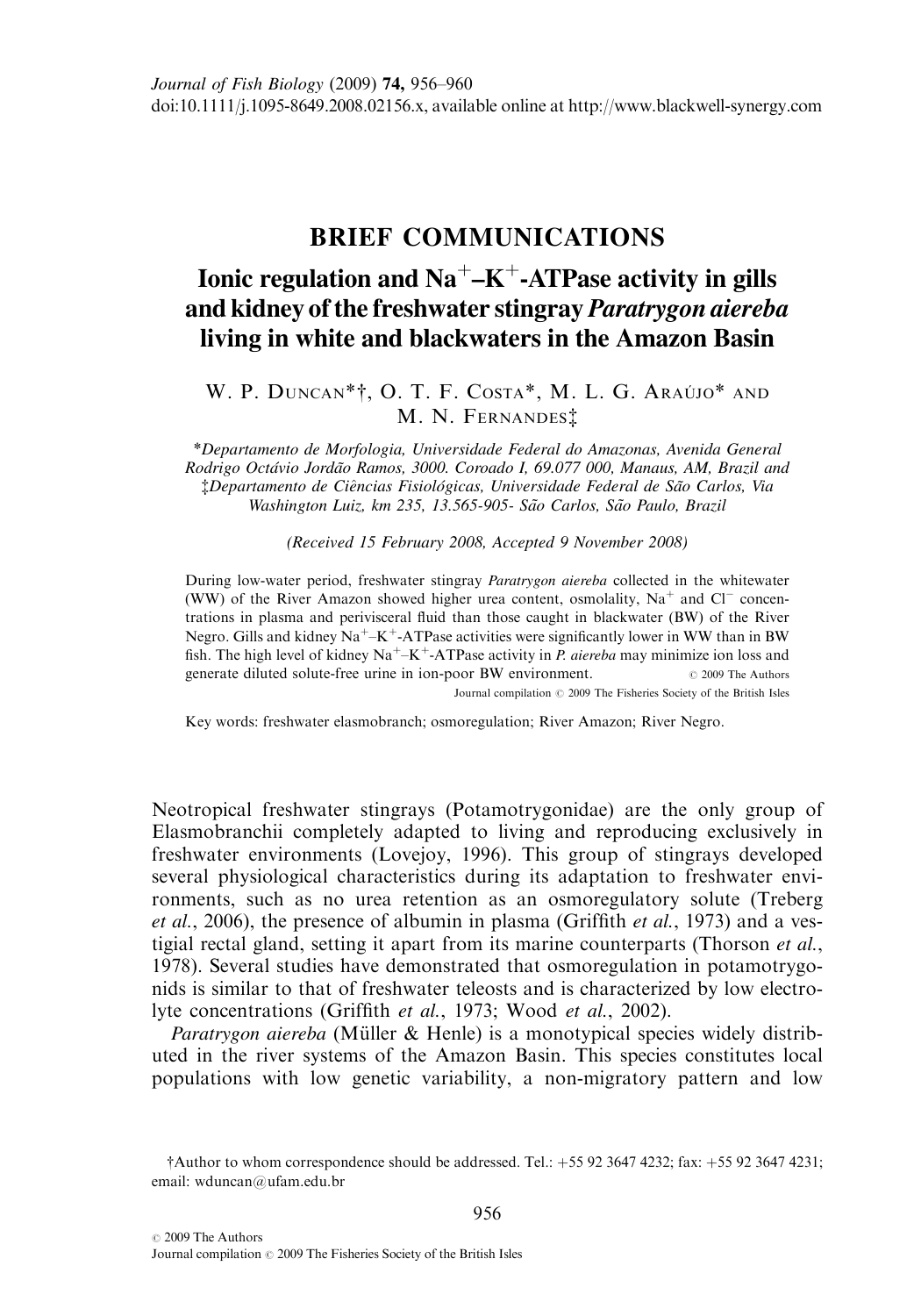(or absent) genetic fluxes between the populations (Frederico, 2006). Therefore, this species constitutes an excellent model for studies of osmoregulatory strategies in different Amazonian aquatic environments. The whitewater (WW) rivers of the central Amazon region are rich in dissolved solutes and extremely turbid owing to their high concentrations of suspended sediment. In contrast, blackwater (BW) rivers are characterized by low suspended sediment, very low ion content and extremely acidic water due to high content of humic, fulvic and other organic acids (Konhauser *et al.*, 1994). Hence, the aim of this study was to characterize the osmolytes composition of body fluids and the gill and the kidney  $Na^+ - K^+$ -ATPase activity in the potamotrygonid species P. aiereba collected from their native BW (the River Negro) and WW (the River Amazon) rivers.

Eight juveniles of *P. aiereba* (mean  $\pm$  s. E. body mass = 177  $\pm$  15 g) were collected using a beach seine in the River Negro (near Barcelos, Amazonas, Brazil,  $0°51'$  S; 62°45′ W), and six specimens (211  $\pm$  19 g) were caught in the River Amazon (Lake Janauacá,  $3^{\circ}21'$  S; 60°15′ W). The fish sampling was performed during the low-water period (dry season). Concurrent with the capture of the fish, the pH, oxygen concentration, total dissolved solids (TDS), conductivity and temperature of the local water were measured using a Consort C535 multiparameter analyser (Consort nv; www.consort.be).

The *P. aiereba* were held in their native river water without food for 24–72 h prior to tissue sampling. The fish were slightly anaesthetized in buffered 3-aminobenzoic acid ethyl ester  $(0.05 \text{ g}^{-1} \text{ MS-222}; \text{Sigma-Aldrich};$  www.sigmaaldrich. com) and blood was sampled by cardiac puncture. Then, the animals were killed by spinal contusion and the perivisceral fluid, and gill and kidney tissues were sampled through a ventral body incision. Perivisceral fluid and plasma were frozen in liquid nitrogen until analysis.

The total protein, albumin, glucose, urea, chloride and calcium concentrations were determined by colorimetric methods and were assayed using in vitro diagnostic kits (In Vitro Diagnostica SA; www.invitro.com.br) with two replicates using a Spectrum SP-2000 UV spectrophotometer (Shanghai Spectrum Instruments Co. Ltd; www.spectrum-cn.com). Sodium and potassium ion concentrations were measured using a Digimed model DM-61 flame photometer (Digimed, São Paulo, Brazil) and the osmolality (mOsm  $kg^{-1}$ ) was determined by freezing point depression using a  $\mu$ -Osmette Precision System microsmometer (Precision System Inc; www.precisionsysteminc.com).

Gills and kidney were individually homogenized on ice in sucrose ethylene diaminetetraacetic acid (EDTA) and imidazole (SEI) buffer  $(0.3 \text{ mol } 1^{-1}$ sucrose, 20 mmol  $1^{-1}$  EDTA, 10 mmol  $1^{-1}$  and 0.1 mol  $1^{-1}$  imidazole and pH 7.4) and centrifuged at 17 500 g at  $4^{\circ}$  C for 30 min. Homogenates were used for protein measurement and determination of  $Na^{+}/K^{+}$ -ATPase activity according by the method of Ewing et al. (2001). The enzyme activity assay was performed using 100 mmol  $1^{-1}$  NaCl, 5 mmol  $1^{-1}$  MgCl<sub>2</sub>, 13 mmol  $1^{-1}$ KCl, 3 mmol  $1^{-1}$  ATP and 30 mmol  $1^{-1}$  imidazole and pH 7.4 at 25° C for 30 min. Ouabain (2 mmol  $1^{-1}$ ) was added in duplicate to determine ouabainsensitive ATPase activity. The inorganic phosphate in the supernatant was measured at 620 nm, and the  $Na^{+}/K^{+}$ -ATPase activity was expressed as µmol Pi mg protein<sup>-1</sup> h<sup>-1</sup>.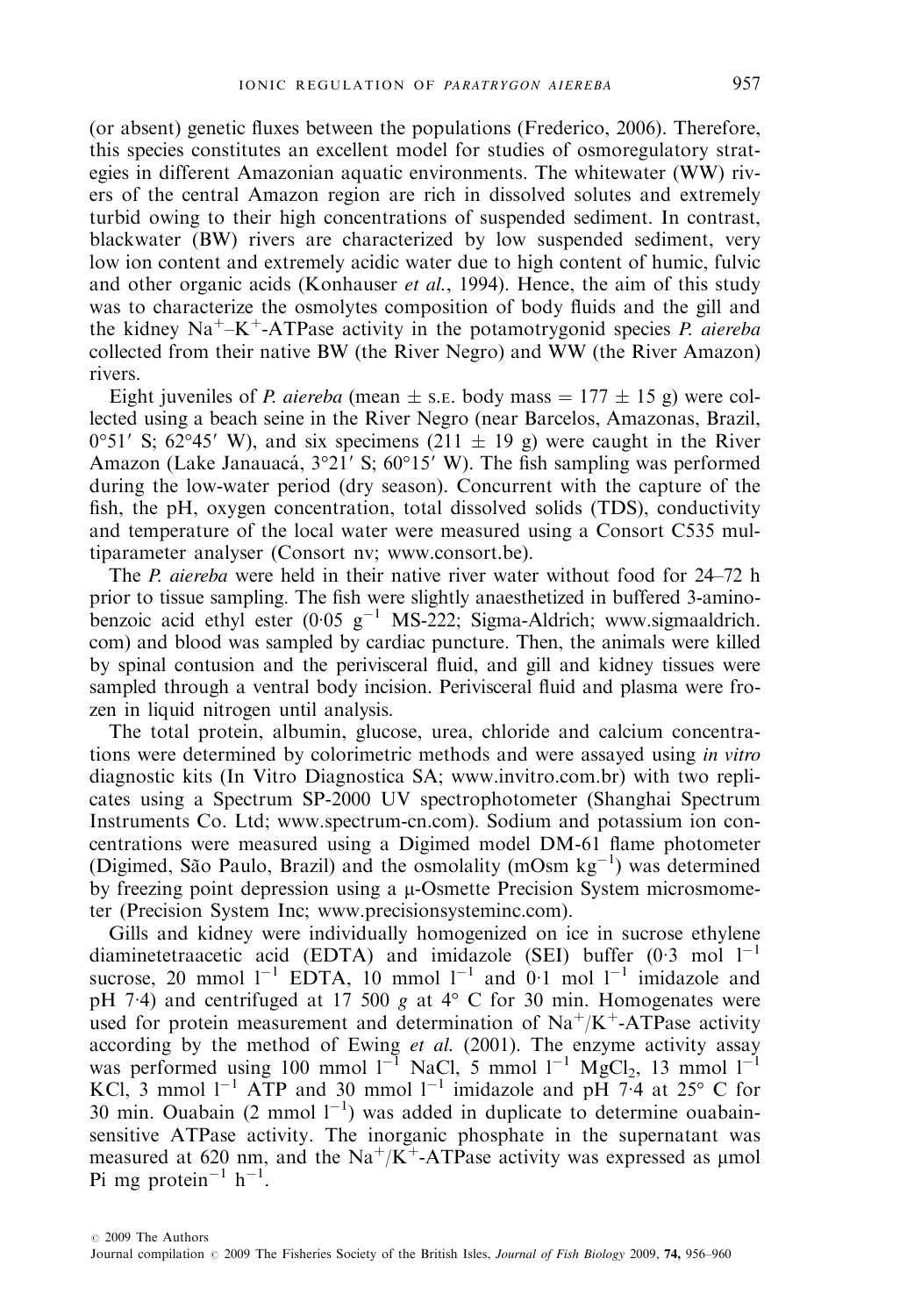The Kolmogorov–Smirnov test was used prior to analysing the data normality. Non-parametric Mann–Whitney U-tests were performed to compare data, and significance was set at  $0.05$ .

No significant differences were found in the concentrations of electrolytes  $(Na^+, CI^-, K^+$  and  $Ca^{2+}$ ), urea, osmolality, total protein, albumin and glucose values in the perivisceral fluid of BW and WW stingrays (Table I). Similarly there were no significant differences in the plasma total-protein concentration and the plasma glucose levels in both populations of  $P$ , *aiereba* (Table I). The total-protein and glucose concentrations fell within the same range as those reported for *Potamotrygon* sp. (Wood *et al.*, 2002) and other potamotrygonids (Thorson et al., 1967). Albumin, which is extremely low or absent in marine Elasmobranchii (Griffith et al., 1973; Zammit & Newsholme, 1979), was present in the plasma of both populations of P. aiereba varying from 20 to 40% of total plasma protein (Table I) as found in other potamotrygonids (Griffith et al., 1973).

Although BW and WW P. aiereba showed significant difference in the plasma urea concentration (Table I), the very low plasma urea in this species suggests that the overall osmoregulation involves mainly the blood electrolytes  $(Na<sup>+</sup>)$ and  $Cl^-$ ), as reported for other Amazonian potamotrygonidae (Thorson et al., 1967; Wood et al., 2002). The significantly high urea content in the perivisceral fluid of P. aiereba (Table I), however, suggests that urea may play an important role as an osmolyte in this fluid, unlike Potamotrygon spp., whose perivisceral fluid shows a urea content  $c$ . 135-fold lower (Thorson *et al.*, 1967).

Plasma  $[Na<sup>+</sup>]$ ,  $[Cl<sup>-</sup>]$ , urea concentrations and osmolality were significantly higher in WW than in BW P. aiereba (Table I). These differences can be explained as phenotypic plasticity usually expressed in aquatic animals living in environments with different aquatic compositions. There is a clear contrast in the physico-chemical variables between BW of the River Negro [mean  $\pm$ s.e. pH 4.5  $\pm$  0.9, [O<sub>2</sub>] 5.1  $\pm$  0.2 mg 1<sup>-1</sup>, conductivity 9.4  $\pm$  0.7  $\mu$ S cm<sup>-1</sup>, total

|                                          | Plasma          |                    | Perivisceral fluid |                 |
|------------------------------------------|-----------------|--------------------|--------------------|-----------------|
|                                          | BW              | WW                 | <b>BW</b>          | WW              |
| $[Na^+]$ (mM)                            | $138.9 \pm 2.2$ | $156.6 \pm 0.7*$   | $133.7 \pm 2.6$    | $144.5 \pm 1.8$ |
| $\left[Cl^{-}\right]$ (mM)               | $146.2 \pm 2.8$ | $177.5 \pm 2.9^*$  | $132.9 \pm 1.8$    | $127.7 \pm 2.6$ |
| $[K^+]$ (mM)                             | $4.8 \pm 0.3$   | $5.7 \pm 0.4$      | $5.1 \pm 0.3$      | $5.8 \pm 0.1$   |
| $[Ca^{+2}]$ (mM)                         | $2.6 \pm 0.3$   | $2.9 \pm 0.4$      | $1.9 \pm 0.7$      | $1.5 \pm 0.5$   |
| [Urea] $(mM)$                            | $1.3 \pm 0.2$   | $4.2 \pm 0.3*$     | $39.5 \pm 2.9$     | $43.8 \pm 2.1$  |
| Osmolality (mOsm $kg1$ )                 | $263.1 \pm 5.2$ | $304.7 \pm 15.5^*$ | $252.5 \pm 6.2$    | $278 \pm 14.5$  |
| Total protein (g $100 \text{ ml}^{-1}$ ) | $1.6 \pm 0.2$   | $1.2 \pm 0.2$      | $0.2 \pm 0.0$      | $0.3 \pm 0.0$   |
| Albumin (g $100 \text{ ml}^{-1}$ )       | $0.3 \pm 0.1$   | $0.5 \pm 0.1$      | n.d.               | n.d.            |
| Glucose $(mM)$                           | $1.7 \pm 0.2$   | $1.5 \pm 0.3$      | $0.4 \pm 0.0$      | $0.5 \pm 0.0$   |

TABLE I. Chemical composition and osmolality of the plasma and perivisceral fluid of *Paratrygon aiereba* captured in the River Negro (BW, blackwater;  $n = 8$ ) and the River Amazon (WW, whitewater;  $n = 6$ ). Values are means  $\pm$  s.e.

n.d., not detected by the analytical method.

 $*P < 0.05$ , difference between BW and WW means.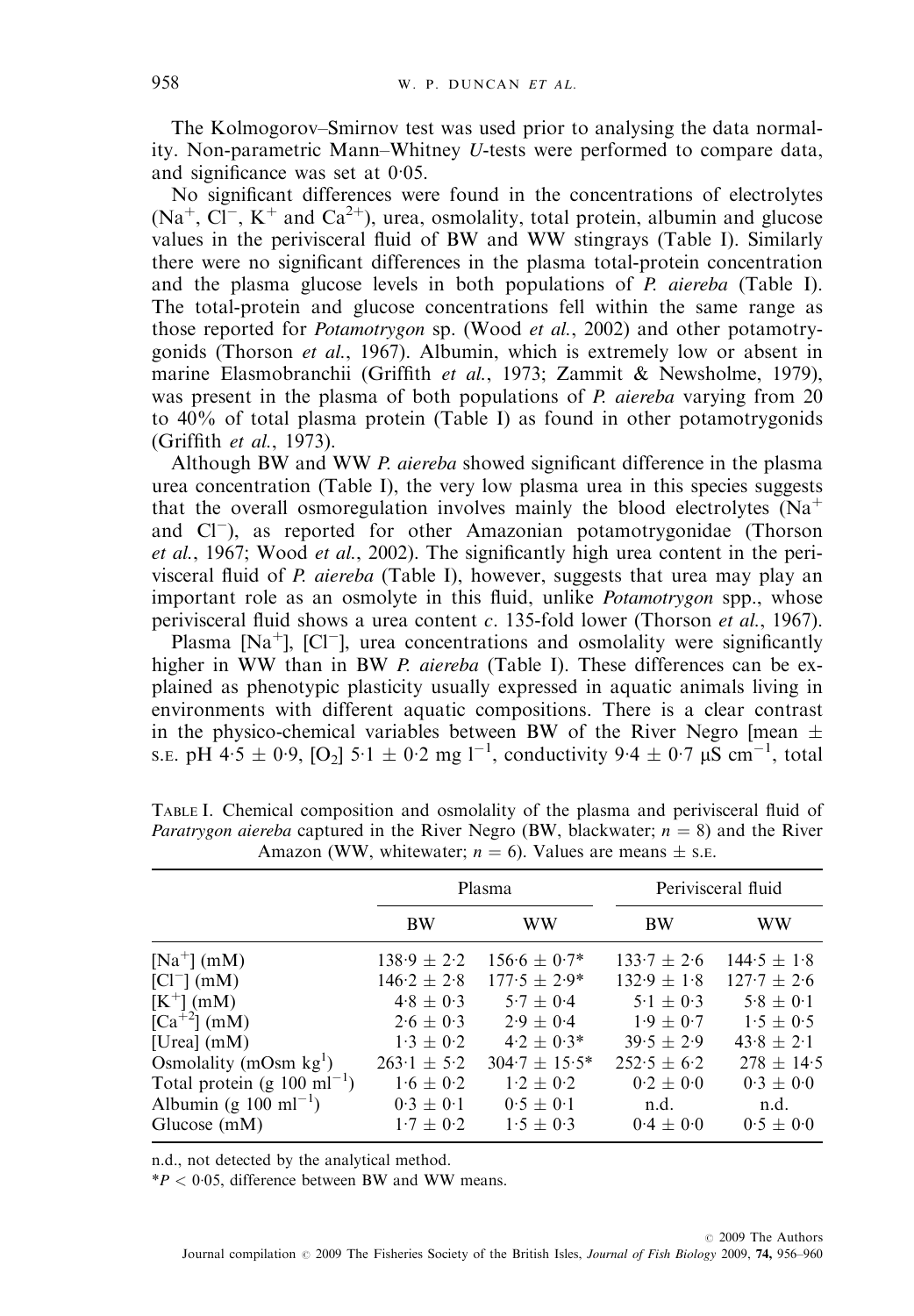|                |                                 | Specific activity (µmol Pi mg protein <sup>-1</sup> h <sup>-1</sup> ) |  |
|----------------|---------------------------------|-----------------------------------------------------------------------|--|
|                | <b>BW</b>                       | WW                                                                    |  |
| Gill<br>Kidney | $1.2 \pm 0.1$<br>$12.8 \pm 0.5$ | $0.5 \pm 0.1*$<br>$8.2 \pm 0.4*$                                      |  |

TABLE II.  $Na^+–K^+$ -ATPase in gills and kidney homogenates of *Paratrygon aiereba* captured in the River Negro (BW, blackwater;  $n = 8$ ) and the River Amazon (WW, whitewater;  $n = 6$ ). Values are means  $\pm$  s. E.

 $*P < 0.05$ , difference between BW and WW means.

dissolved solids (TDS)  $5.2 \pm 0.1$  and temperature:  $29.6 \pm 0.7$ ° C] and WW of the River Amazon (pH 6.4  $\pm$  0.7, [O<sub>2</sub>] 3.2  $\pm$  0.3 mg l<sup>-1</sup>, conductivity 18.9  $\pm$ 0.5  $\mu$ S cm<sup>-1</sup>, TDS: 17.3  $\pm$  0.6 and temperature: 28.3  $\pm$  0.9° C). In addition, the River Amazon has 6.2 times more  $CI^-$ , 7.3-fold more Na<sup>+</sup>, 3.3 times more K<sup>+</sup> and 39.4-fold more Ca<sup>+2</sup> than the River Negro (Aucour *et al.*, 2003) being ion richer compared with the River Negro.

In the specimens from BW, the gill  $Na^{+}/K^{+}$ -ATPase activity was 2.4-fold higher, and the kidney Na<sup>+</sup>/K<sup>+</sup>-ATPase activity was c. 1.6-fold higher than those from WW (Table II). In the kidney, the activity of  $Na^{+}/K^{+}$ -ATPase was higher than in the gills. It suggests high tubular NaCl reabsorption to minimize ion loss generating diluted solute-free urine. In the case of P. aiereba living in BW, it may be an important adaptation to retain ions in acidic and ion-poor waters, as suggested by Wood et al. (2002) for Potamotrygon sp. It is important to emphasize that *P. aiereba* is strongly ichthyophagous (Lasso et al., 1996) and may obtain significant supplementary ions from the diet in both BW and WW environments. Finally, P. aiereba exhibited a marked ability to adjust to the ionic characteristics of fresh water, osmoregulating to a wide range of ion challenges in their natural environment in the Amazon Basin.

The *P. aiereba* specimens were collected by a wild animal permit issued by the Brazilian Environmental Agency (Instituto Brasileiro do Meio Ambiente e dos Recursos Naturais Renováveis – IBAMA/DIREC, license  $\#$  127/2004 and IBAMA/SISBIO  $\#$  10085-1/2007). Financial support was provided by FAPEAM (process  $\#$  925/2003 and  $\#$  1089/2004), CNPq and FAPESP grants. W.P.D. would like to thank FAPEAM for awarding a doctoral fellowship. The authors are indebted to Alfredo and Francisco, local fishermen and D. Iracema and R. Teixeira for their technical assistance, and to two anonymous referees for their substantial contribution in improving the text.

## References

- Aucour, A. M., Tao, F. X., Moreira-Turcq, P., Seyler, P., Sheppard, S. & Benedetti, M. F. (2003). The Amazon River: behaviour of metals (Fe, Al, Mn) and dissolved organic matter in the initial mixing at the Rio Negro/Solimões confluence. *Chemical Geology* 197, 271–285.
- Ewing, R. D., Ewing, G. S. & Satterthwaite, T. D. (2001). Changes in gill Na<sup>+</sup>, K<sup>+</sup>-ATPase specific activity during seaward migration of wild juvenile Chinook salmon. Journal of Fish Biology 58, 1414–1426. doi: 10.1006/jfbi.2000.1550
- Frederico, R. G. (2006). Filogenia e conservação de Paratrygon aiereba Dumeril Chondrichthyes: Potamotrygonidae) na região Amazônica. Master's Dissertation,